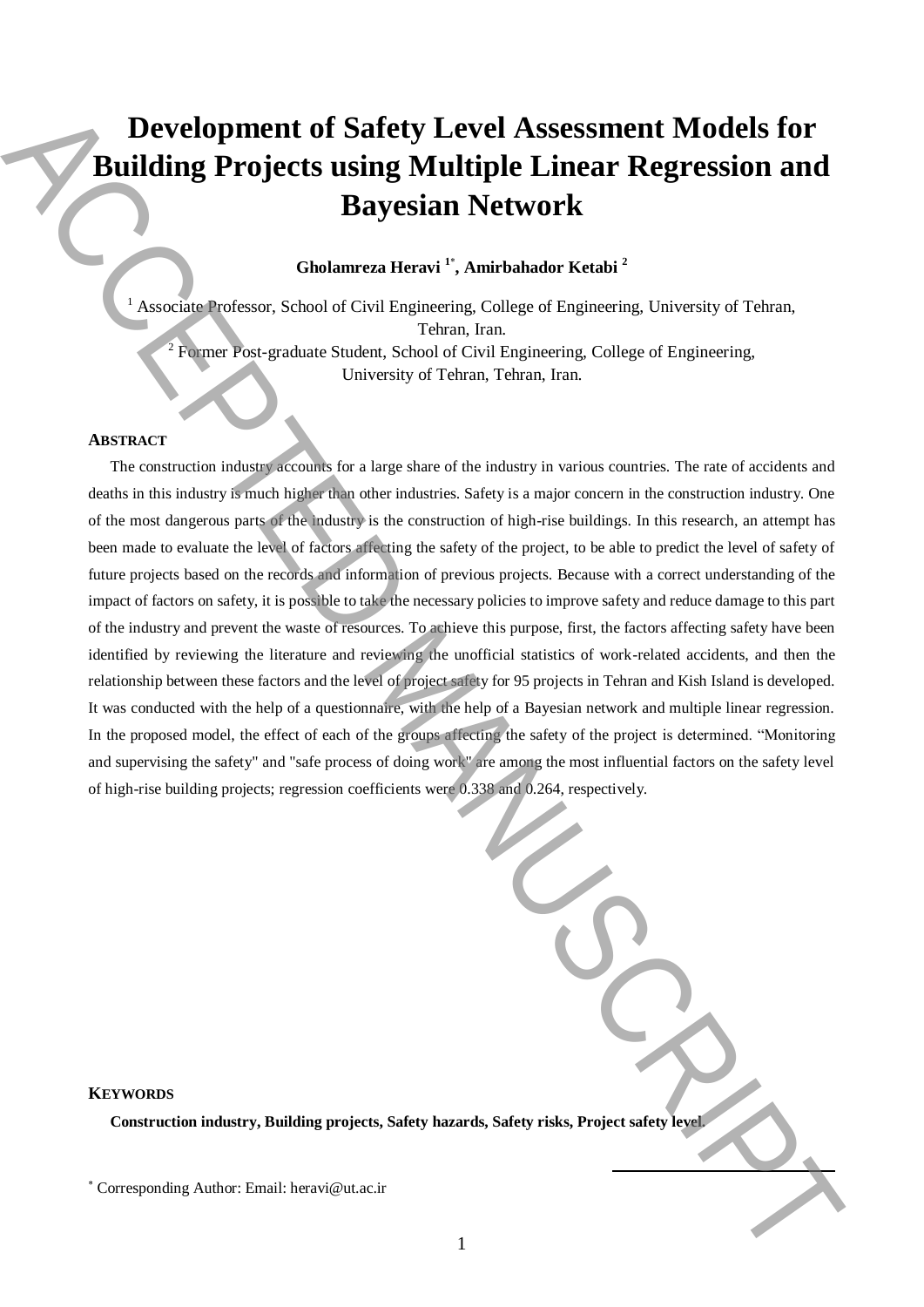#### 1-**Introduction**

The construction industry is recognized as one of the most unsafe sectors among all industries [1]. Workers perform construction activities through various procedures using different types of machinery, tools, and materials. Potential hazards for construction workers often cause serious safety risks. The rates of accidents, injuries, and deaths reported in the construction industry are significantly higher compared to other industries [2]. Iran's construction industry is no exception. The studies report that while only 29% of the total workforce are involved in the construction industry, roughly 40% of the reported incidents have occurred in the construction sector [3]. An unofficial report from the Bureau of Technical Execution System (2016) identifies the most common accidents in Iran's construction industry during 2012 - 2015 as follows:  $\overline{(1)}$  Falls from heights, 56%; (2) Struck-by equipment and materials, 21%; (3) Caught in/between equipment or material, 15%; and (4) Electrocution, 3.5%. The interaction of extracted developed using the first category of extracted the first category of extracted using the first category of extracted using the first category of extraction of extraction of extraction of extr

Many types of research have been done to identify the safety influential factors (SIF) of projects. For example: a research reviewed 90 studies on the safety and identified 13 main factors (consisting of numerous subfactors) influencing safety performance in construction projects [4]. This research aims to show how a model could be developed for the preliminary estimation of project safety level (PSL) by SIFs. In past literature, many different types of predictive models have been used for predicting PSL – for instance: fuzzy predictive tool, Bayesian belief network (BBN), linear models such as: Multiple Linear Regression (MLR) and etc.

#### 2-**Methodology**

To achieve the objectives goals, first, accidents caused severe damage to workers have been identified by studying the unofficial statistics of accidents in the country. Because the presence or probability of occurrence of these risks has been used as a criterion for determining the level of safety in the present study, the high number of occurrences of these accidents or the high probability of their occurrence in a project indicates a low level of project safety and vice versa. Next, six factors that affect the level of safety of projects are identified and selected by reviewing the literature and unofficial statistics of accidents in the country, as follow:

- Safety investigation, hazard evaluation, and safety risk assessment processes  $(SIF<sub>1</sub>)$  [5];
- Safety of scaffolds, access equipment, and protective structures  $(SIF<sub>2</sub>)$  [6];
- Safe work procedure  $(SIF_3)$  [7];
- Safety training  $(SIF<sub>4</sub>)$  [8];
- Maintenance, repair, and proper use of tools and machines  $(SIF_5)$  [9]; and

• Supervisory System (SIF<sub>6</sub>) [10].

In the next step, the data of 95 high-rise building projects [based on Cochran's formula] were collected using a questionnaire; then, this information was entered into Bayesian and Regression models and processed to find a relationship between the factors affecting safety and safety level. The general research process can be summarized according to the flowchart of Figure 1.



**Figure 1. Flowchart of Research Methodology**

Assessing the SIFs levels and PSL is very complex and ambiguous and be accomplished under many uncertain conditions; As a result of these complex and ambiguous conditions, the use of qualitative and linguistic terms is inevitable [11]. Therefore, a six-point Likert scale has been used to assess the levels of SIFs and PSL.

#### 3-**Results and Discussion**

After a pilot survey, data from 95 steel structural building projects (18 - 26 floors) were collected through structured interviews and questionnaires. About 90% of the questionnaires were used to build the models, and the other 10% was applied to measure the accuracy of the models. Table 1 summarizes the SIFs and PSL statistics collected from the conducted interviews and questionnaires.

| <b>SIF</b>       | Mean | <b>Standard</b><br><b>Deviation</b> | <b>Coefficient</b><br>of Variation | Lower<br>Level | Upper<br>Level |
|------------------|------|-------------------------------------|------------------------------------|----------------|----------------|
| SIF <sub>1</sub> | 4.27 | 0.895                               | 0.210                              | 2              | 6              |
| SIF <sub>2</sub> | 3.98 | 1.024                               | 0.257                              | $\overline{c}$ | 6              |
| SIF <sub>3</sub> | 4.20 | 1.166                               | 0.278                              |                | 6              |
| SIF <sub>4</sub> | 4.27 | 0.707                               | 0.166                              | 3              | 6              |
| SIF <sub>5</sub> | 4.15 | 1.014                               | 0.244                              | 2              | 6              |
| SIF <sub>6</sub> | 4.04 | 0.941                               | 0.233                              |                | 6              |
| PSL              | 4.21 | 0.832                               | 0.198                              |                |                |
|                  |      |                                     |                                    |                |                |

As the next step, MLR and Bayesian models were